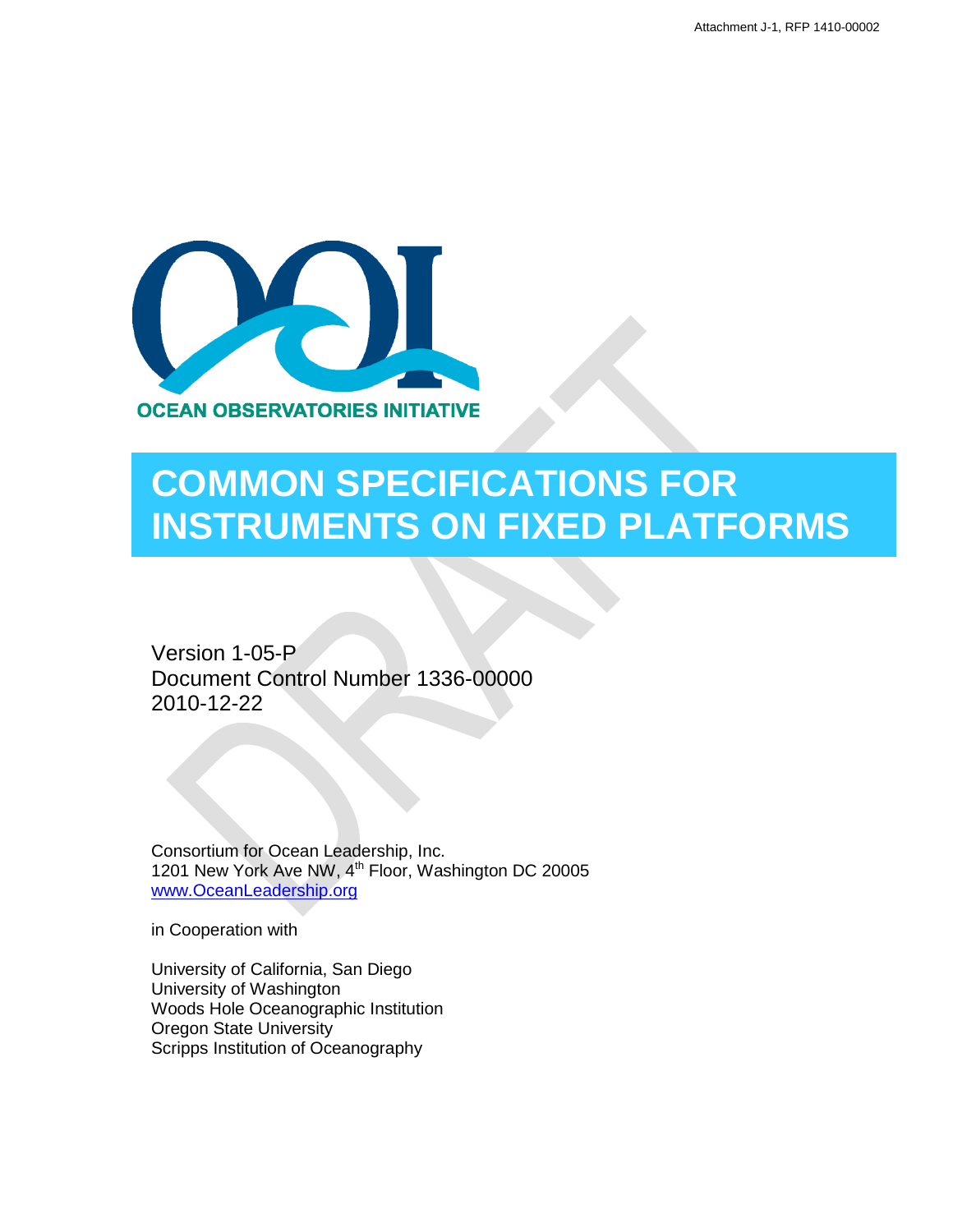## **Document Control Sheet**

|              | Version   Description |
|--------------|-----------------------|
| $1 - 05 - P$ | Public Version        |

Note: This document has been edited to remove information that is considered confidential and/or sensitive to ongoing or future financial negotiations for OOI procurements. Information removed has been replaced by the insertion of "[redacted]".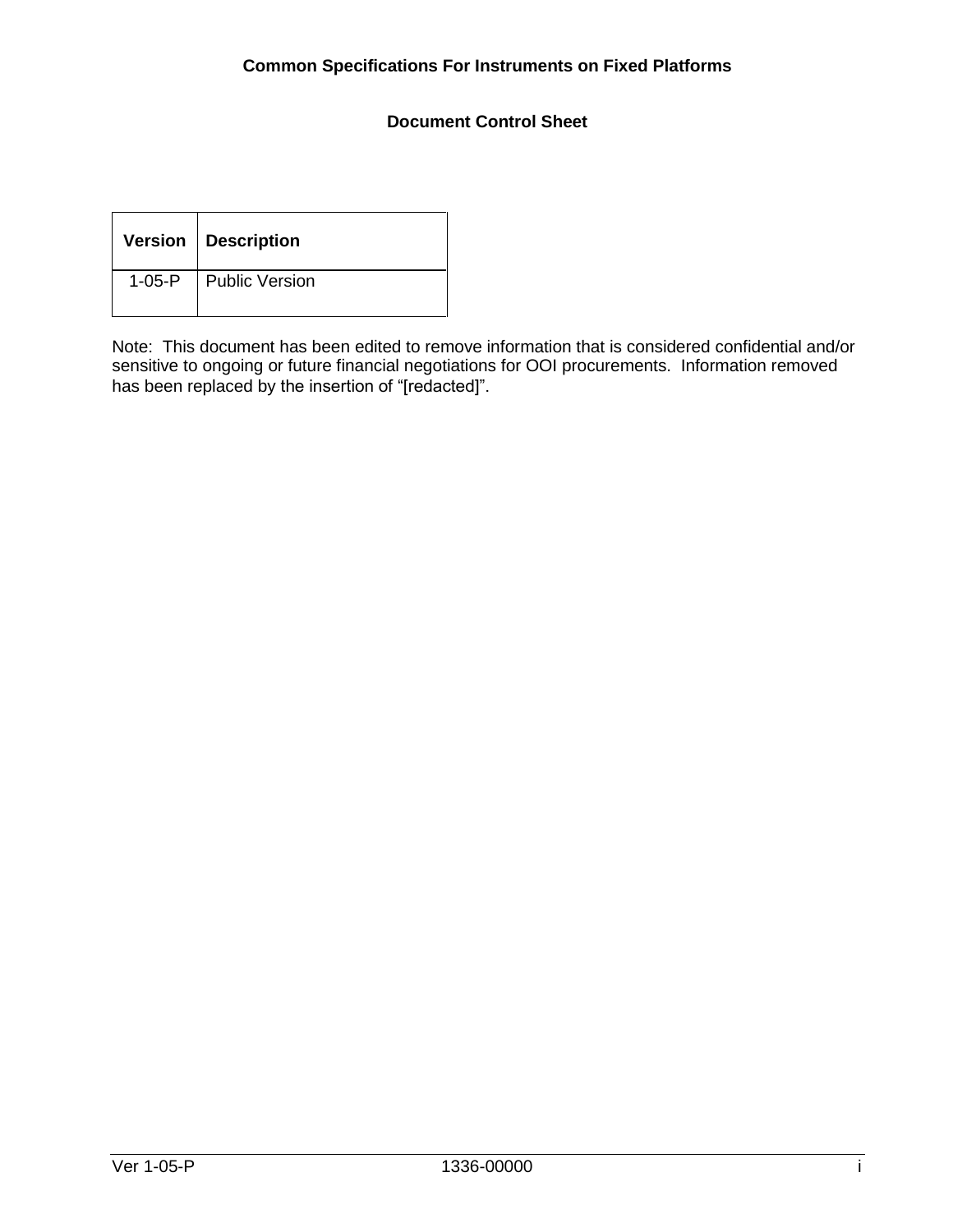# **Signature Page**

| This document has been reviewed and approved for release to Configuration Management. |
|---------------------------------------------------------------------------------------|
|                                                                                       |
| OOI Senior Systems Engineer: $\mathcal{W}$                                            |
|                                                                                       |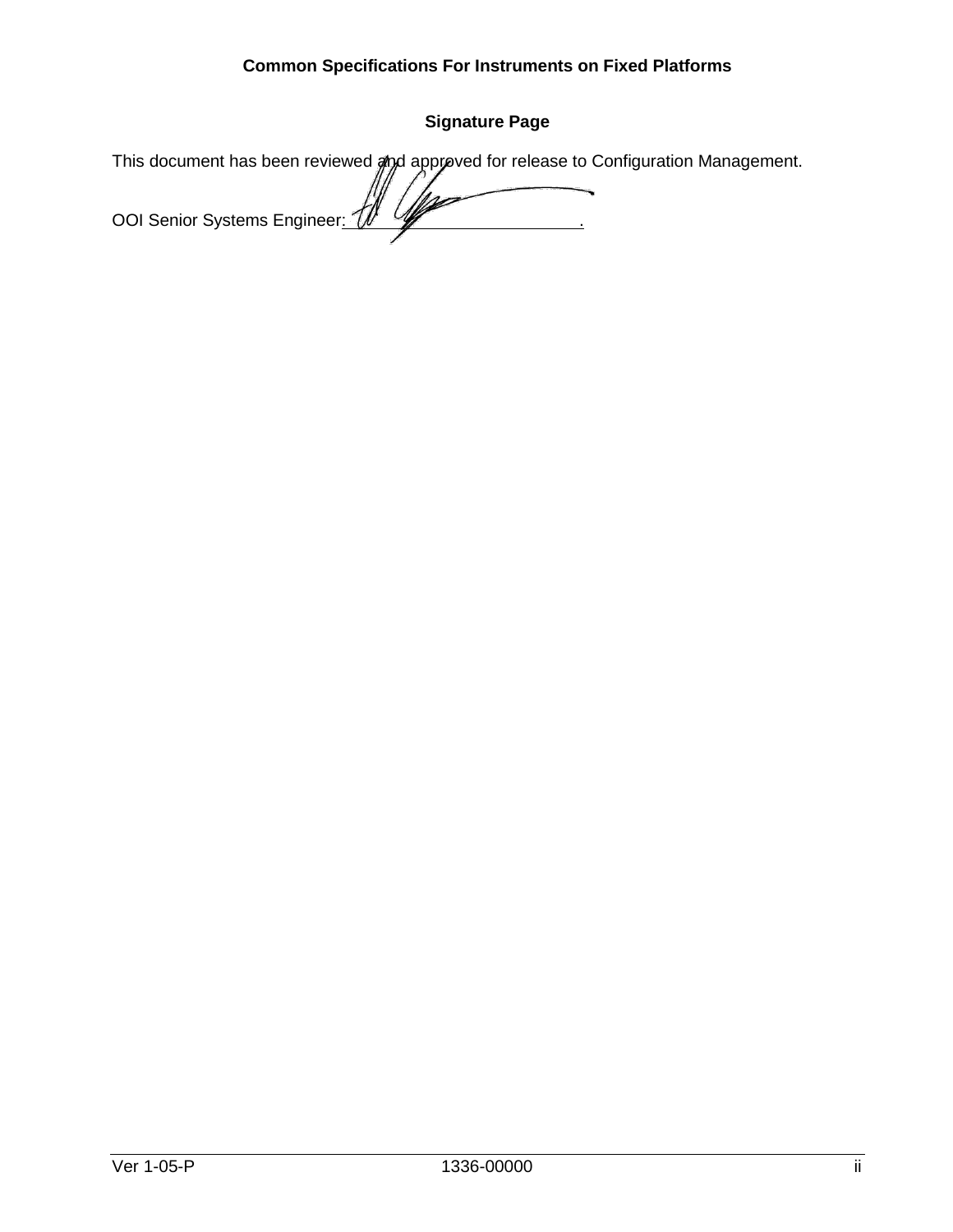# **Table of Contents**

| $\mathbf 1$ |         |    |
|-------------|---------|----|
|             | 1.1     |    |
|             | 1.2     |    |
|             | 1.3     |    |
|             | 1, 3, 1 |    |
|             | 1.3.2   |    |
|             | 1.4     |    |
|             | 1.4.1   |    |
|             | 1.4.2   |    |
| $2^{\circ}$ |         |    |
|             | 2.1     |    |
|             | 2.2     |    |
|             | 2.2.1   |    |
|             | 2.2.2   |    |
|             | 2.2.3   |    |
|             | 2.2.4   |    |
|             | 2.2.5   |    |
|             | 2.2.6   |    |
|             | 2.3     |    |
|             | 2.3.1   |    |
|             | 2.3.2   |    |
|             | 2.3.3   |    |
|             | 2.4     |    |
|             | 2.4.1   |    |
|             | 2.4.2   |    |
|             | 2.4.3   |    |
|             | 2.4.4   |    |
|             | 2.4.5   |    |
|             | 2.4.6   |    |
|             | 2.4.7   |    |
|             | 2.4.8   |    |
|             | 2.5     |    |
|             | 2.5.1   |    |
|             | 2.6     |    |
|             | 2.7     |    |
|             |         | .7 |
|             | 2.7.2   |    |
|             | 2.7.3   |    |
|             | 2.8     |    |
|             | 2.8.1   |    |
|             | 2.8.2   |    |
|             | 2.8.3   |    |
|             | 2.9     |    |
|             | 2.10    |    |
|             | 2.10.1  |    |
|             | 2.10.2  |    |
|             | 2.10.3  |    |
|             | 2.11    |    |
|             | 2.11.1  |    |
|             | 2.12    |    |
|             |         |    |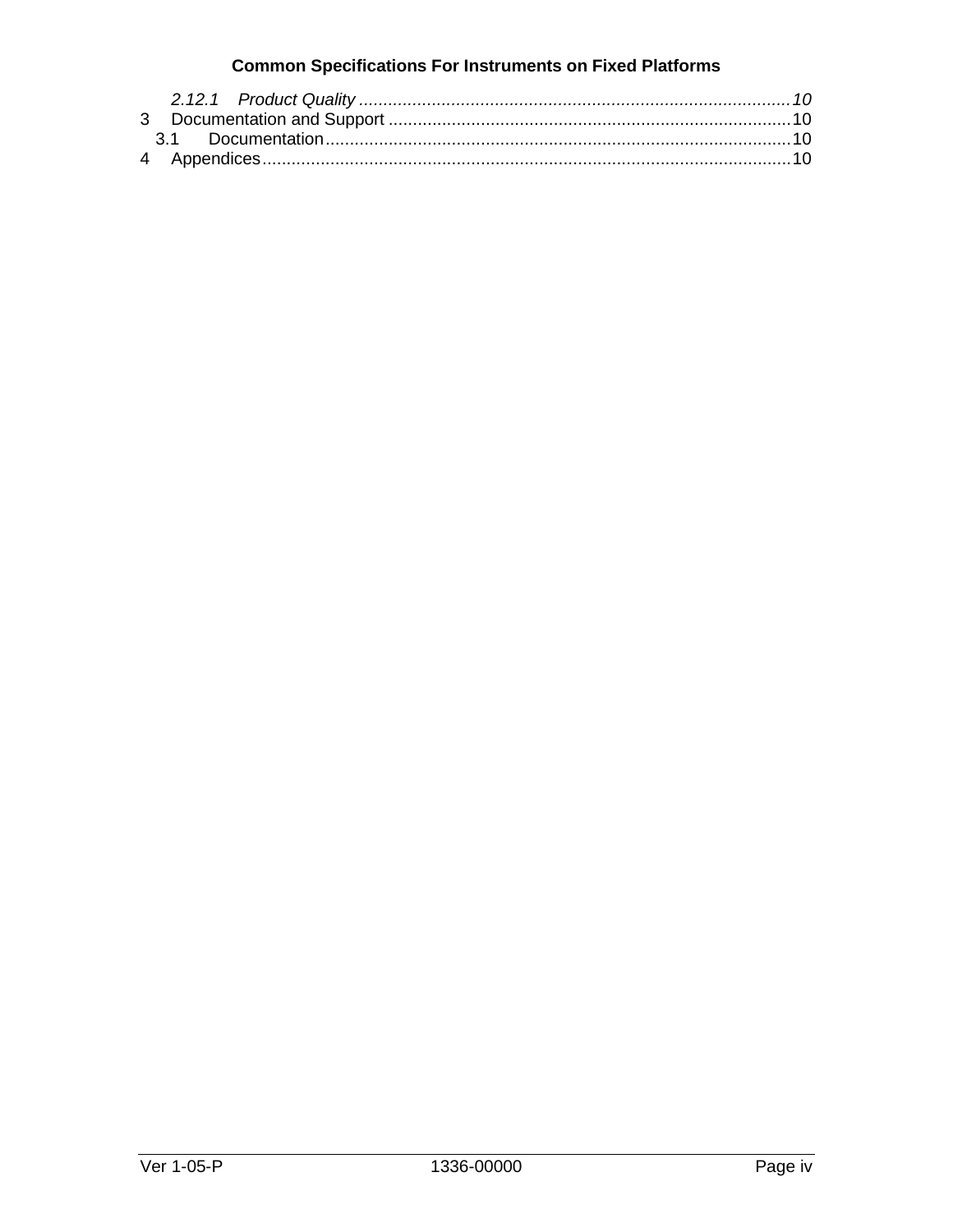#### <span id="page-5-0"></span>**1 General**

#### <span id="page-5-1"></span>1.1 Ocean Observatories Initiative (OOI) Overview

Although the ocean is central to the habitability of our planet, it is largely unexplored. Biological, chemical, physical, and geological processes interact in complex ways in the ocean, at the seafloor, and at the air-sea interface. Our ability to learn more about these processes is severely limited by technical infrastructure, and developing a more fundamental scientific understanding of these relationships requires new and transformational approaches to ocean observation and experimentation.

The Ocean Observatories Initiative (OOI) will lay the foundation for future ocean science observations. OOI will enable powerful new scientific approaches by transforming the community"s focus from expedition-based data gathering to persistent, controllable observations from a suite of interconnected sensors. The OOI's networked sensor grid will collect ocean and seafloor data at high sampling rates over years to decades. Researchers will make simultaneous, interdisciplinary measurements to investigate a spectrum of phenomena including episodic, short-lived events (tectonic, volcanic, oceanographic, biological, and meteorological), and more subtle, longer-term changes and emergent phenomena in ocean systems (circulation patterns, climate change, ocean acidity, and ecosystem trends).

The OOI will enable multiple scales of marine observations that are integrated into one observing system via common design elements and an overarching, interactive cyberinfrastructure. Coastal-scale assets of the OOI will expand existing observations off both U.S. coasts, creating focused, configurable observing regions. Regional cabled observing platforms will "wire" a single region in the Northeast Pacific Ocean with a high speed optical and high power grid. Global components address planetary-scale changes via moored open-ocean buoys linked to shore via satellite. Through a unifying cyberinfrastructure, researchers will control sampling strategies of experiments deployed on one part of the system in response to remote detection of events by other parts of the system.

A more detailed discussion of the Oceans Observatories Initiative can be found in the OOI Final Network Design.

<span id="page-5-2"></span>1.2 Document Scope and Purpose

This document contains the common specifications applicable to instruments integrated with fixed platforms. Fixed platforms for the OOI include buoys, cabled and uncabled moorings, and seafloor packages. The unique specifications for each particular instrument are contained in separate instrument specifications documents. In case of conflicting specifications between documents, the unique instrument specifications shall have precedence. Contractual terms and other non-technical information are not part of this document.

#### <span id="page-5-3"></span>1.3 Documents

#### <span id="page-5-4"></span>1.3.1 Informational

The documents listed in this section are for informational purposes only and may not have been referenced in this specification.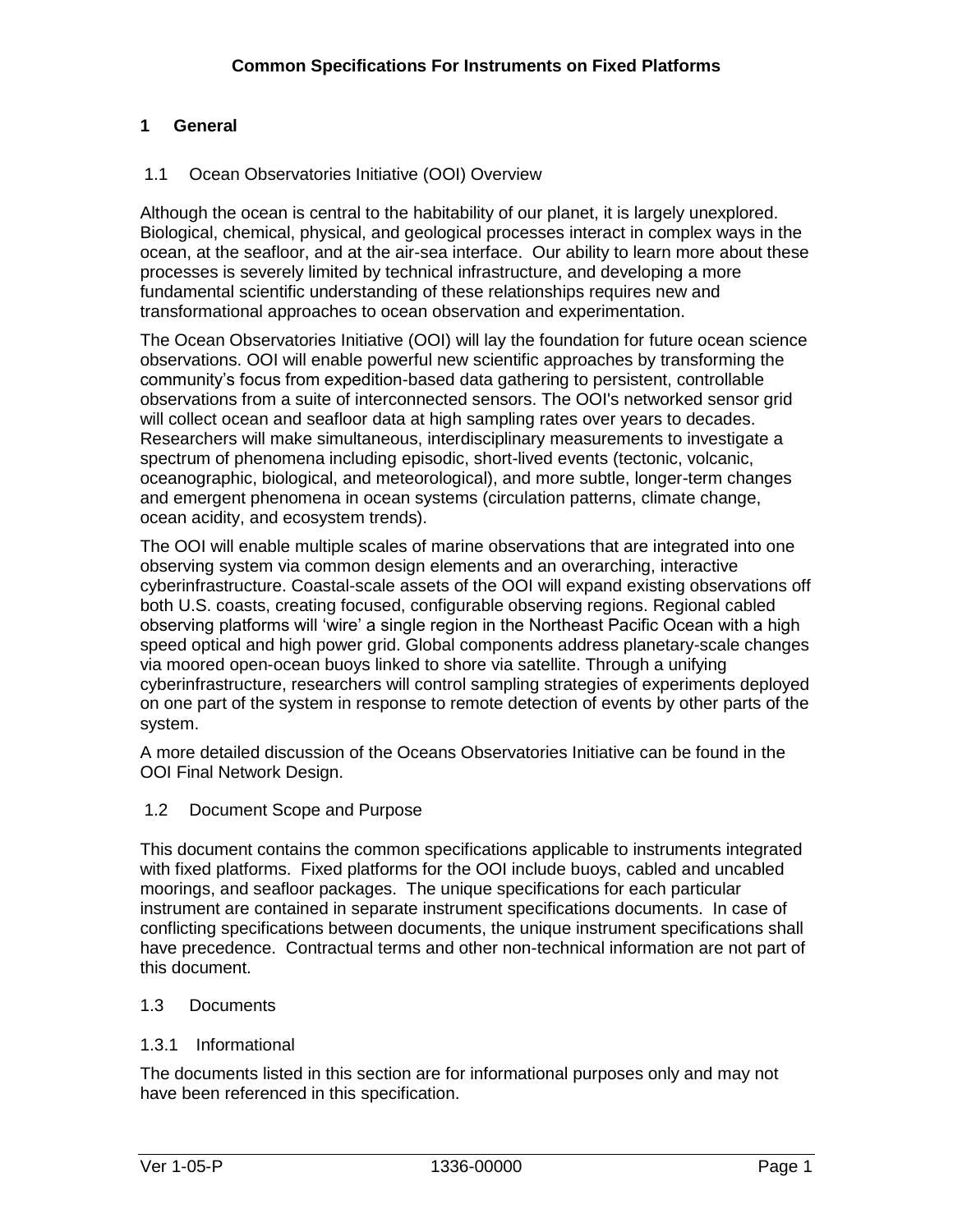Consortium for Ocean Leadership, Inc. 2010, "Final Network Design", Washington, DC. [Online] Available: [http://www.oceanleadership.org/programs](http://www.oceanleadership.org/programs-and-partnerships/ocean-observing/ooi/network-design/)[and-partnerships/ocean-observing/ooi/network-design/](http://www.oceanleadership.org/programs-and-partnerships/ocean-observing/ooi/network-design/)

#### <span id="page-6-0"></span>1.3.2 Applicable

These documents contain additional requirements and specifications applicable to the instrument being specified for procurement.

None

#### <span id="page-6-1"></span>1.4 Definitions

#### <span id="page-6-2"></span>1.4.1 Glossary and Acronyms

- **Accuracy** Closeness of the agreement between the result of a measurement and the value of the measurand (or true value of the measurement). (Taylor and Kuyatt, 1994).
- **Cabled**  Any OOI platform that is connected to a communications/power cable connected to shore. The platforms on the backbone cable in the Northeast Pacific are examples.
- **Coastal**  For OOI, a coastal or coastal ocean site is located on the continental shelf or upper slope at a depth of 1000 m or less.
- **EIA** Electronics Industries Association
- **Instrument** A device that contains one or more sensors and a method for converting the information from the sensor into a transmittable and storable form.
- **Objective Value** The desired value of a technical parameter. This value, if provided, may be more challenging to achieve than the Threshold value. It is a goal, not a requirement, for the instrument.
- **OOI**  Ocean Observatories Initiative
- **Open Ocean**  Open ocean site is any site located at an ocean depth greater than 1000 meters or more than 500 km from shore.
- **Operate** Correctly performing designed functionality.  $\bullet$
- **Precision**  The closeness of agreement between independent measurements  $\bullet$ obtained under stipulated conditions of repeatability, generally expressed as a standard deviation (or standard uncertainty) of measurement results. Used as a measure of stability of an instrument/sensor and its capability of producing the same measurement over and over again for the same input signal (Taylor and Kuyatt, 1994).
- **Resolution** The smallest amount of input signal change that the instrument/sensor can detect reliably.
- **PSS** Practical Salinity Scale, the UNESCO Practical Salinity Scale of 1978 (PSS78). PSS defines salinity as a dimensionless conductivity ratio.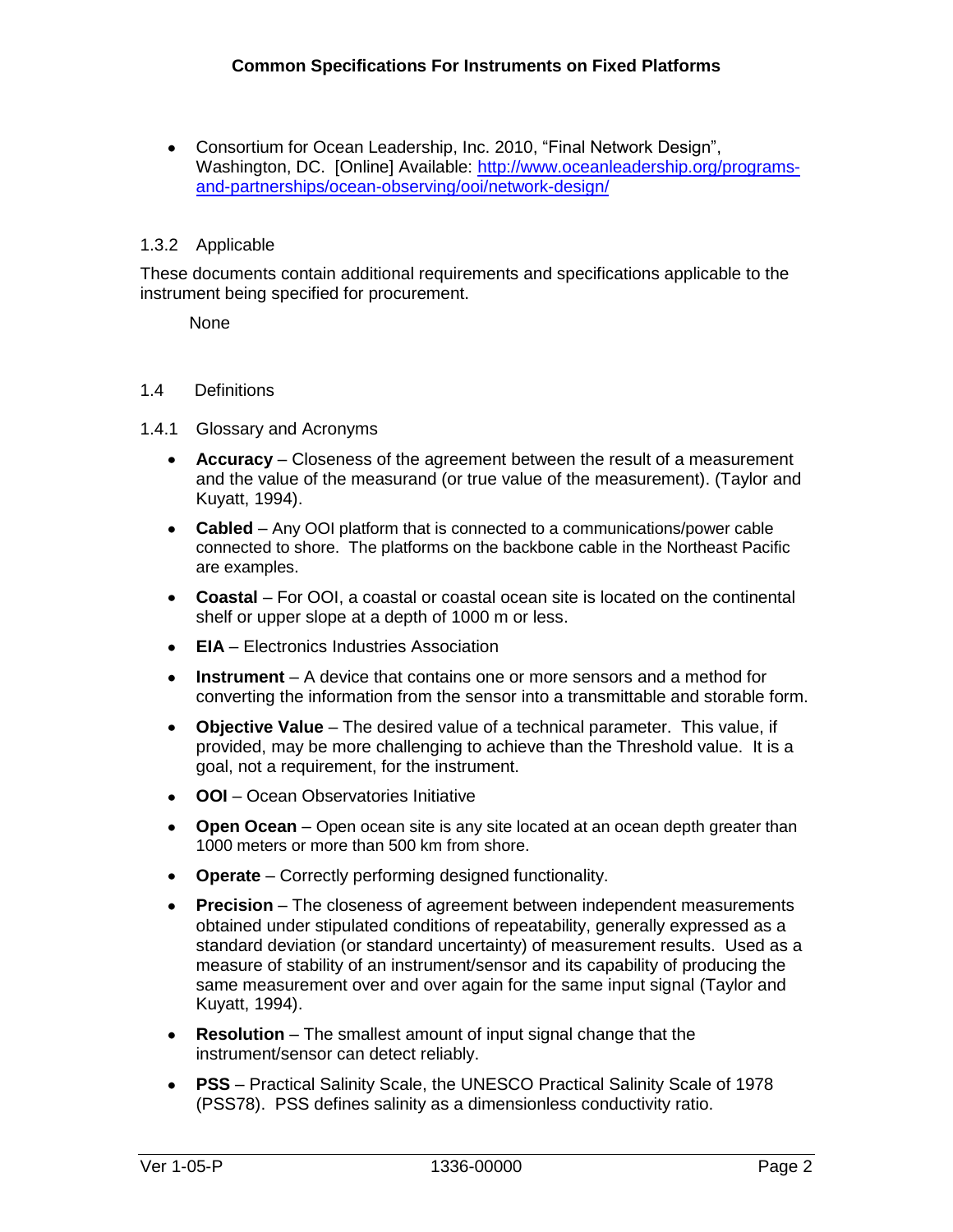- **Sensor** A device that will convert a physical phenomenon into an electrical signal that can in turn be digitized through the use of an analog to digital converter. A sensor is normally housed in an instrument. Data coming from sensors is normally raw and needs to be calibrated.
- **Survive** Experience an event without major loss of hardware. System might experience loss of functionality requiring repair to return to normal mode functionality. An example of this is knockdown of a global mooring or loss of some part of the mooring resulting in the instrument descending to the bottom. Any internal memory in the instrument would remain accessible, but the sensors might need to be replaced to return to normal functionality.
- **Sustain** Experience an event (environmental extreme or condition) without  $\bullet$ permanent loss of normal mode functionality. System may experience reduction of functionality during event.
- **Threshold Value** The limiting acceptable value of a technical parameter. If this item does not meet the performance as specified by the threshold value, it may not be sufficient for inclusion in the OOI system.

#### <span id="page-7-0"></span>1.4.2 Conventions

All values contained in this document are Threshold Values unless specifically stated otherwise.

The bidder shall ignore the references in angle brackets < > at the end of each specification. They are for internal OOI use only.

## <span id="page-7-1"></span>**2 Specifications**

The unique specifications for each particular instrument are contained in separate instrument specifications documents. For any subsection of this document that does not contain text, refer to the individual instrument specification document and any relevant platform specification documents.

#### <span id="page-7-2"></span>2.1 Measurement

See individual instrument specification

- <span id="page-7-5"></span><span id="page-7-4"></span><span id="page-7-3"></span>2.2 Operational
	- 2.2.1 Operational Depth Range
	- 2.2.2 Environmental
		- a) Salinity

OPER-001 The Instruments shall be capable of operating in water salinities from 0 to 40 on the PSS. <L2-SR-RQ-3497, L4-CG-IP-RQ-443>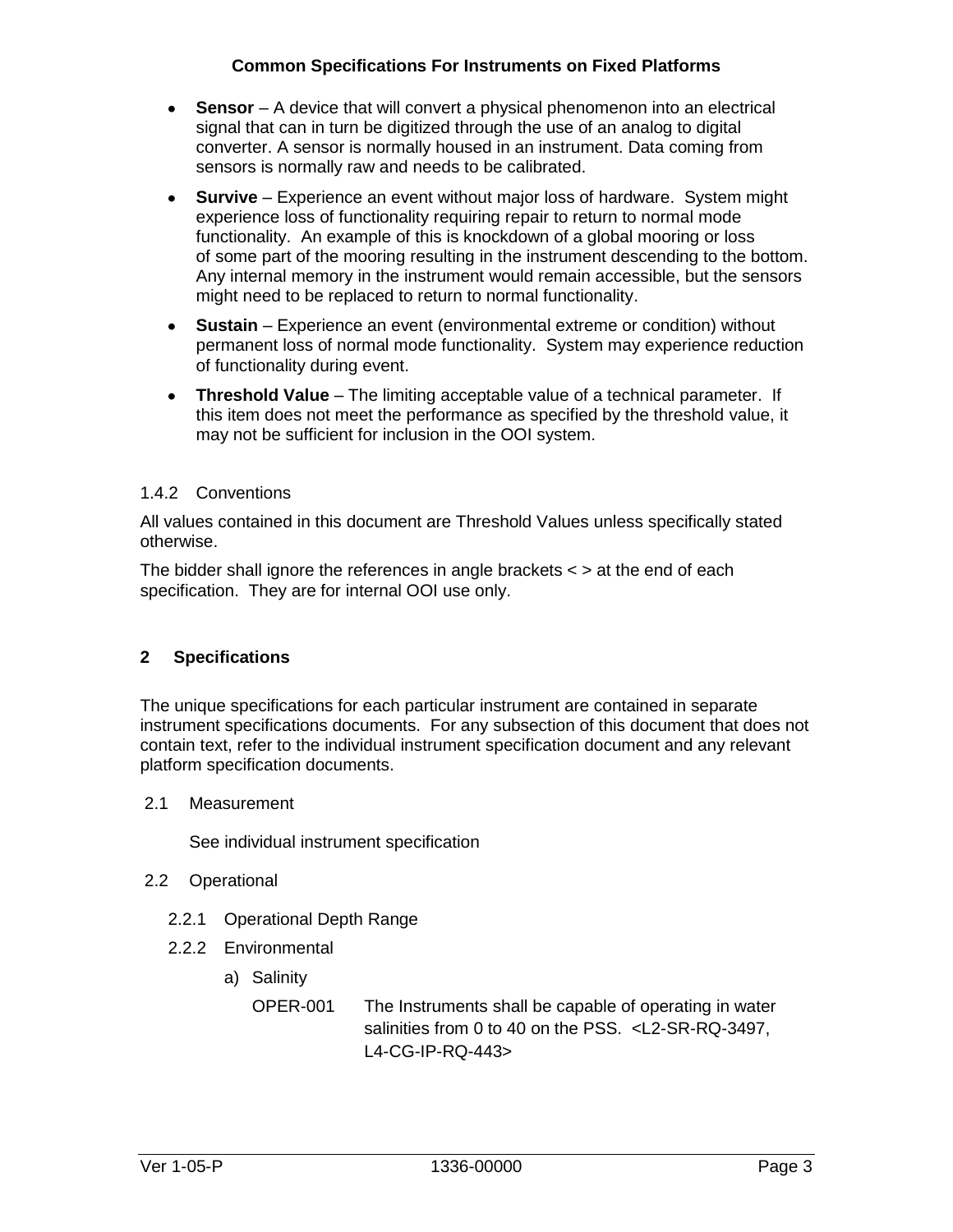- b) Temperature
	- OPER-002 The Instruments shall be capable of operating in water temperatures from -2 to 35 °C. <L2-SR-RQ-3494, L4-RSN-IP-RQ-530, L4-CG-IP-RQ-442>
- c) Biofouling
	- OPER-003 The Instruments shall be provided with biofouling mitigation measures. < L2-SR-RQ-3610, L4-CG-IP-RQ-446>
	- OPER-004 The biofouling mitigation should provide for operation within the specified accuracy for the defined deployment intervals. This is an objective. < L2-SR-RQ-3608, 3609> See section 2.2.6 for the defined deployment intervals.
- d) Corrosion
- e) Maximum Wave Height
- f) Maximum Wind Speed
- <span id="page-8-0"></span>2.2.3 Service Requirements
- <span id="page-8-1"></span>2.2.4 Calibration Requirements
	- OPER-005 Instruments should maintain calibration within the specified accuracy for the defined deployment intervals. This is an objective. <L4-CG-IP-RQ-286, L4-RSN-IP-RQ-295> See section 2.2.6 for the defined deployment intervals.

#### <span id="page-8-2"></span>2.2.5 Maintenance

OPER-006 Instruments shall meet all performance requirements for the defined deployment intervals without the need for physical maintenance. See section 2.2.6 for the defined deployment intervals.

#### <span id="page-8-3"></span>2.2.6 Deployment

The deployment interval for uncabled, open ocean platforms will be 13 months.

The deployment interval for uncabled, coastal platforms will be 7 months.

The deployment interval for cabled, open ocean and coastal platforms will be 13 months.

OPER-007 Instruments shall be capable of being deployed, recovered, and redeployed without impairment of the performance of any of their components. <L4-RSN-IP-RQ-78>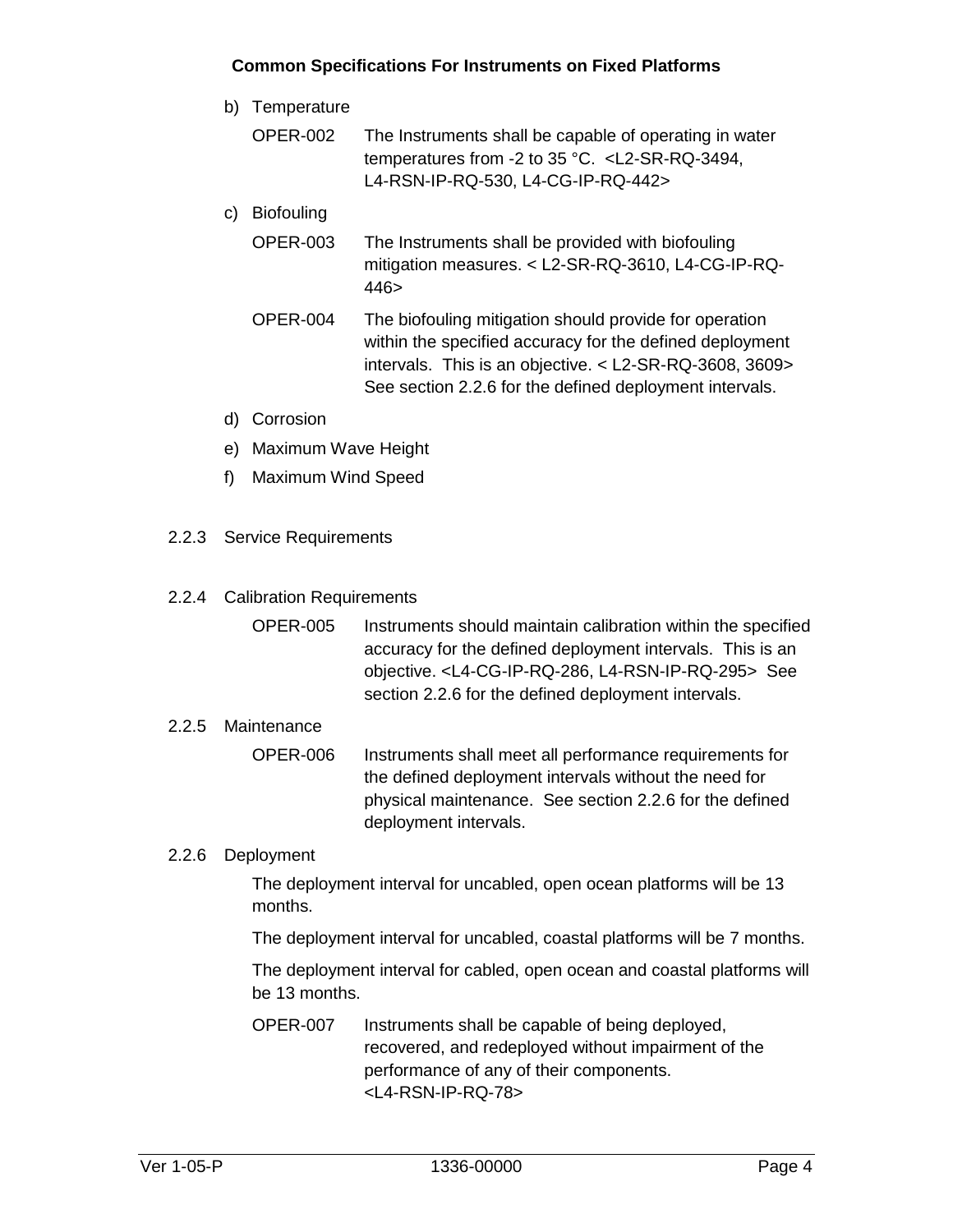#### <span id="page-9-0"></span>2.3 Mechanical/Physical

This section of the document provides specifications for the mechanical properties of instruments. See section 2.7.1 for specifications for the mechanical interface between instruments and platforms.

#### <span id="page-9-1"></span>2.3.1 Materials

| <b>MECH-001</b> | The instrument housing shall be constructed using titanium<br>alloy or non-metallic materials. <l4-cg-ip-rq-288></l4-cg-ip-rq-288>                                                                                                                                                 |
|-----------------|------------------------------------------------------------------------------------------------------------------------------------------------------------------------------------------------------------------------------------------------------------------------------------|
| <b>MECH-002</b> | The instrument connector shall be constructed using a<br>titanium alloy or non-metallic materials.<br><l4-cg-ip-rq-288></l4-cg-ip-rq-288>                                                                                                                                          |
| <b>MECH-003</b> | Instruments fixed on uncabled Open Ocean platforms shall<br>have electronics housings capable of sustaining immersion<br>in seawater to 6000 m. <l4-cg-ip-rq-448> Performance<br/>specifications for specific instruments have priority in case<br/>of conflict.</l4-cg-ip-rq-448> |
| <b>MECH-004</b> | Instruments fixed on cabled Open Ocean platforms shall<br>have electronics housings capable of sustaining immersion<br>in seawater to 3500 m. Performance specifications for<br>specific instruments have priority in case of conflict.                                            |
| <b>MECH-005</b> | Instruments fixed on cabled and uncabled Coastal<br>platforms shall have electronics housings capable of<br>sustaining immersion in seawater to 600 m.                                                                                                                             |

<L4-CG-IP-RQ-435> Performance specifications for specific instruments have priority in case of conflict.

- <span id="page-9-2"></span>2.3.2 Size
- <span id="page-9-3"></span>2.3.3 Weight
- <span id="page-9-4"></span>2.4 Electrical

This section of the document provides specifications for the internal electrical properties of instruments. See section 2.7.2 for specifications for the electrical interface between instruments and platforms.

- <span id="page-9-5"></span>2.4.1 Interference Requirements
	- ELEC-001 The Instrument electronics should be capable of operating in the presence of  $a +/-$  50 VDC potential between the power conductors and the pressure case.
- <span id="page-9-6"></span>2.4.2 Voltage
- <span id="page-9-7"></span>2.4.3 Current
- <span id="page-9-8"></span>2.4.4 Power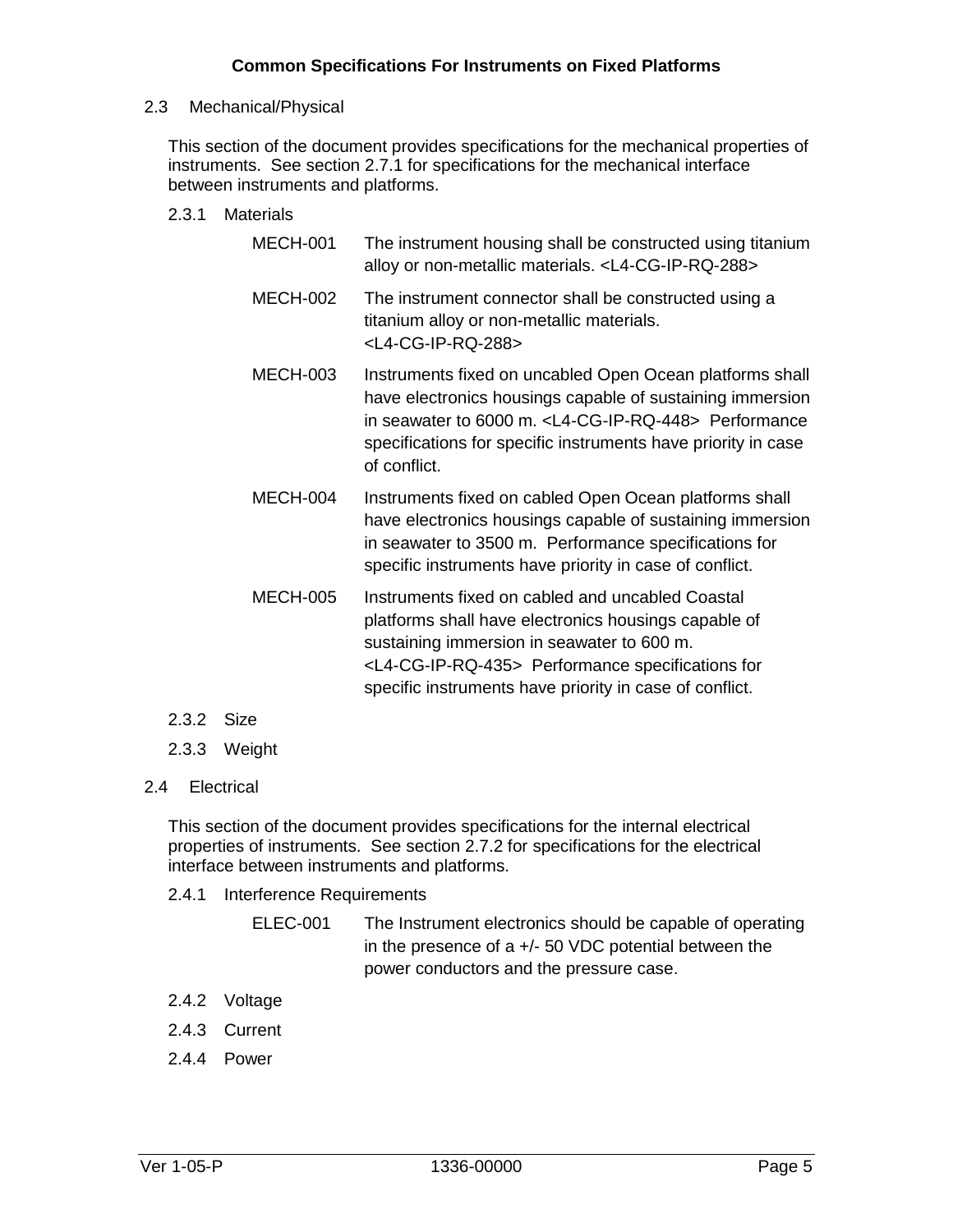<span id="page-10-0"></span>2.4.5 Grounding

ELEC-002 Instruments should ground all circuitry internally with no connection to the seawater. This requirement means that there should be no low resistance connection between either side of the power supply, or any communications line, and the ground (or seawater) at or within the instrument. This is an objective.

#### <span id="page-10-1"></span>2.4.6 Battery Life

ELEC-003 Instruments required to be powered by internal batteries shall have battery capacity to operate the sensors at the typical sampling frequency for the defined deployment interval. <L4-CG-IP-RQ-298> See section 2.2.6 for the defined deployment interval.

Typical sampling frequencies are found in the individual instrument specification documents.

- <span id="page-10-2"></span>2.4.7 Modes/State of Operation
	- ELEC-004 Instruments shall return to a defined operational state upon being depowered and repowered. <L4-RSN-IP-RQ-80> <L4-CG-IP-RQ-447>
- <span id="page-10-3"></span>2.4.8 Isolation

| <b>ELEC-005</b> | All instrument electronics and electrical connections shall<br>be isolated from seawater by greater than 10 mega ohms.                            |
|-----------------|---------------------------------------------------------------------------------------------------------------------------------------------------|
| ELEC-006        | All instrument electronics and electrical connections should<br>be isolated from seawater by greater than 100 mega ohms.<br>This is an objective. |

- <span id="page-10-5"></span><span id="page-10-4"></span>2.5 Data Storage and Processing
	- 2.5.1 Storage Capacity
		- DATA-001 Instruments shall provide internal data storage on uncabled moorings.

Specific data storage capacities will be identified in the individual instrument specifications

<span id="page-10-6"></span>2.6 Software/Firmware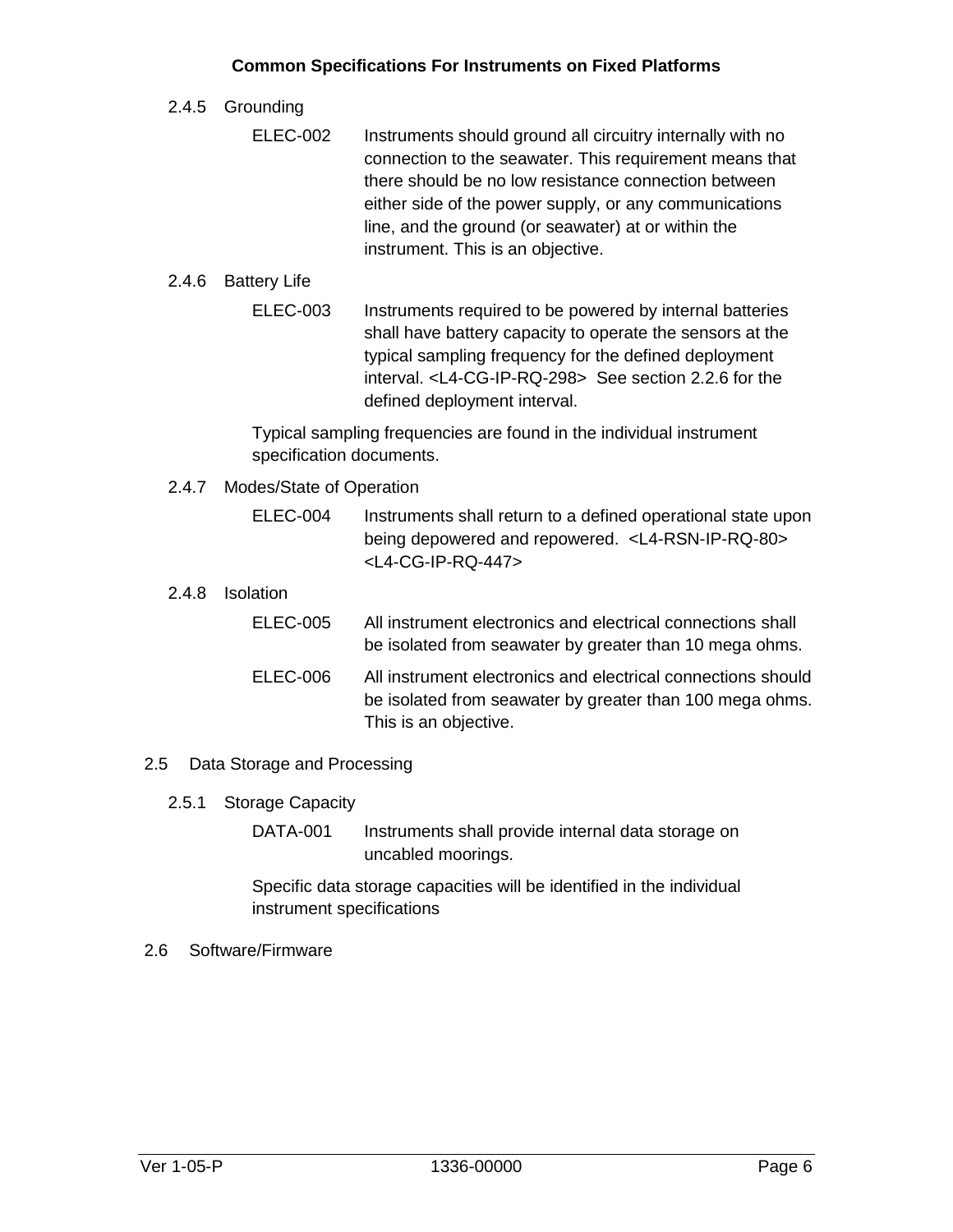#### <span id="page-11-0"></span>2.7 Platform Interfaces

- <span id="page-11-1"></span>2.7.1 Mechanical
- <span id="page-11-2"></span>2.7.2 Electrical
	- a) Voltage
		- INTF-001 Instruments shall be powered by two-wire (+VDC, -VDC) voltages floating free of the housing. <L4-RSN-IP-RQ-85>
		- INTF-002 Instruments shall operate from a supply voltage of either 12 VDC +/- 5% or 24 VDC+/- 5% unless otherwise specified in the instrument specification. <L4-CG-IP-RQ-287>
	- b) Current
	- c) Power
	- d) Connector
- <span id="page-11-3"></span>2.7.3 Data and Communication
	- a) Timing
		- INTF-003 Instruments shall provide time-stamping capabilities or fully characterize the latency between data sampling and appearance of the data at the output connector. Preferences for instrument time stamping capabilities are as follows (best first):
			- 1. Time stamp embedded in every data record to the design accuracy of the instrument's clock, using ISO 8601 compliant timestamp
			- 2. Time stamp embedded in every data record to the design accuracy of the instrument's clock, using another described, parse-able timestamp format
			- 3. Time stamp every data sequence, with fixed time between every data record
			- 4. Fully characterize the latency between data sampling and appearance of the data at the output connector
			- 5. Time stamp embedded in every data record, with precision that is less than the accuracy of the instrument's clock, using ISO 8601 compliant timestamp
			- 6. Time stamp embedded in every data record, with precision that is less than the accuracy of the instrument's clock, using another described, parseable timestamp format. <L4-CG-IP-RQ-450>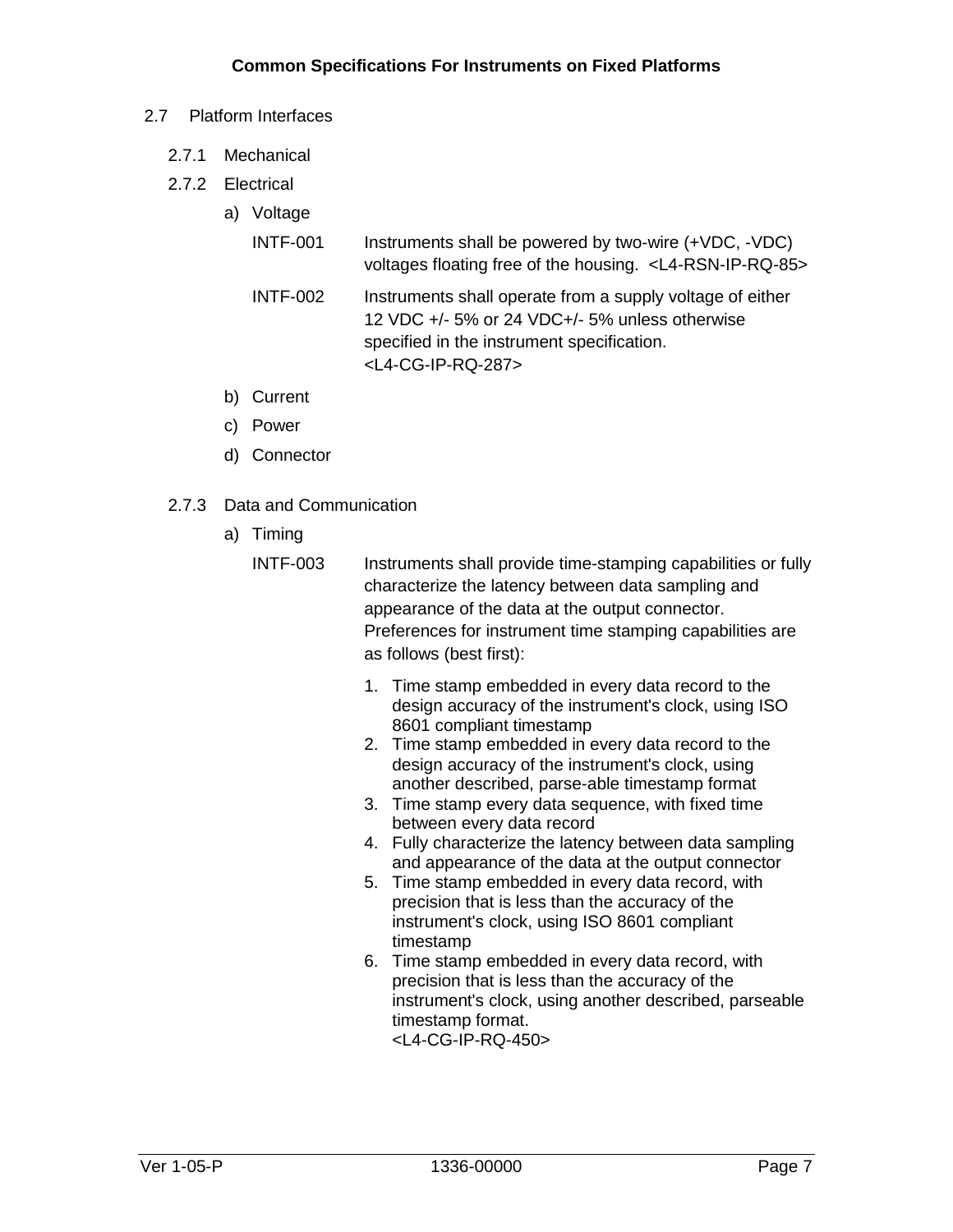- b) Clock Synchronization
	- INTF-004 Instruments should have an internal clock capability. This is an objective.
	- INTF-005 Instruments with internal clocks shall have the ability to time synchronize the clock and/or set the clock over the interface. <L4-CG-IP-RQ-449>
- c) Data Rate

| INTF-006        | Instruments communicating via serial interfaces shall    |
|-----------------|----------------------------------------------------------|
|                 | communicate at a minimum data rate of 9600 bits/sec.     |
| <b>INTF-007</b> | Instruments should have a user-settable data rate, up to |

115,200 bits/sec for serial interfaces. This is an objective.

- d) Data Format
- e) Protocols

| INTF-008 | Instruments with an Ethernet interface should provide an    |
|----------|-------------------------------------------------------------|
|          | auto-discovery mechanism, (e.g., PUCK, Universal            |
|          | Plug'n'Play', ZeroConf/Bonjour, etc.) This is an objective. |
|          |                                                             |

- INTF-009 Instruments shall acknowledge command execution, including an indication as to whether a command has succeeded or failed <L4-RSN-IP-RQ-92>
- f) Physical Interface
- g) Electrical Interface
	- INTF-010 Instruments shall communicate (Data and Commands) while deployed with the OOI infrastructure (e.g., CI device driver or platform interface) via at least one of the following interfaces: Ethernet (10/100 Mb), or serial EIA standards: RS-422, RS-485, or RS-232. < L4-CG-IP-RQ-291, L4-CG-IP-RQ-297, L4-RSN-IP-RQ-88>
- h) Remote Access
	- INTF-011 Instruments shall be capable of being remotely accessed and controlled via the communication interface. <L4-CG-IP-RQ-294, L4-RSN-IP-RQ-91>
	- INTF-012 Instruments should support remote firmware installation. This is an objective.
	- INTF-013 All data stored on the instrument shall be accessible remotely over the communication interface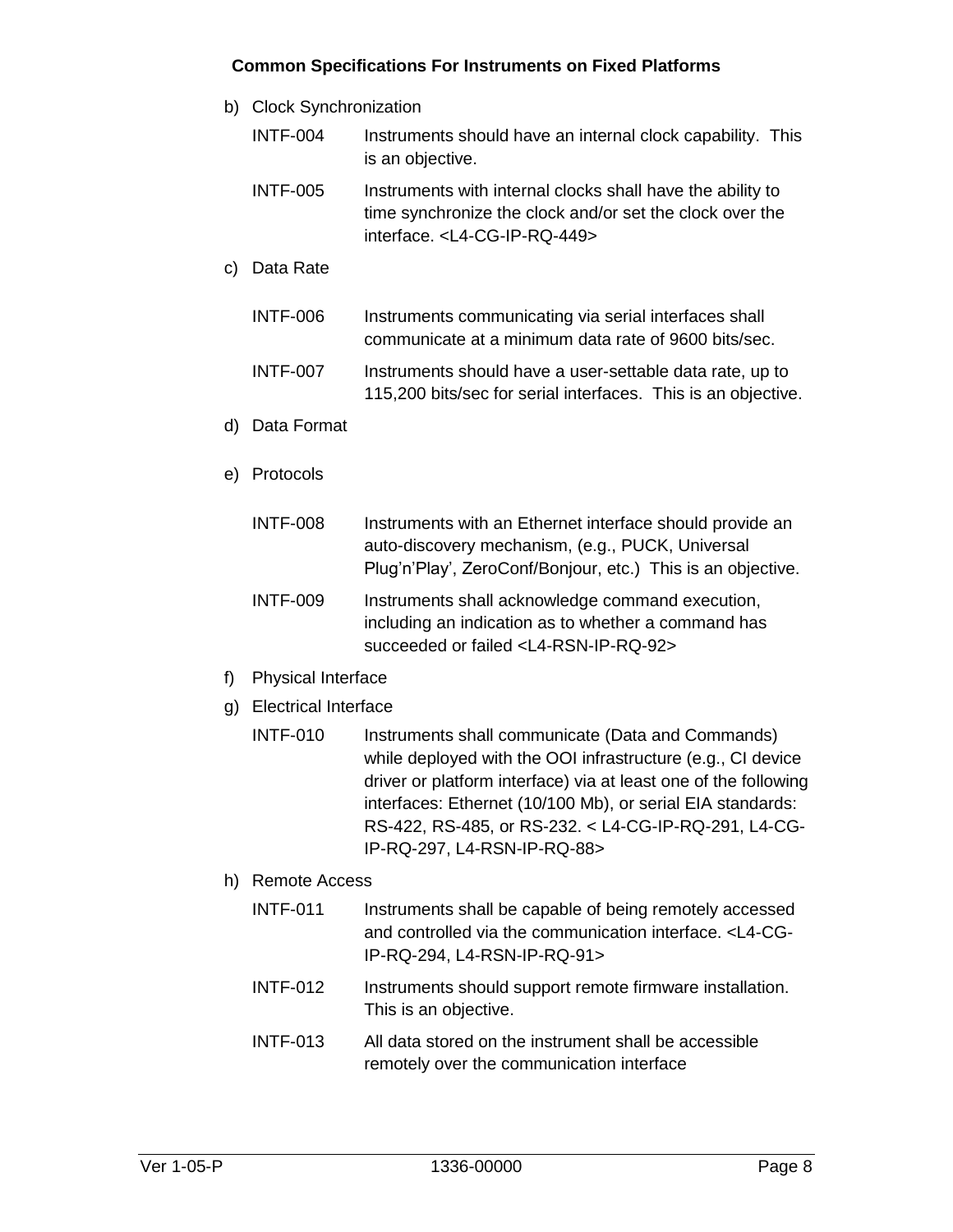- i) Modes INTF-014 Instruments should allow polled and asynchronous mode operation. This is an objective. j) Modem INTF-015 Instruments on uncabled, open ocean moorings shall be
	- able to communicate via inductive modem. <L4-CG-IP-RQ-463>

## <span id="page-13-0"></span>2.8 Compliance

- COMP-001 To the greatest extent practical, all OOI infrastructure should be compatible with applicable national and international standards, including those of the IEEE, ANSI, and IEC.
- <span id="page-13-1"></span>2.8.1 Environmental
- <span id="page-13-2"></span>2.8.2 FCC
- <span id="page-13-3"></span>2.8.3 OSHA
- <span id="page-13-4"></span>2.9 Safety
- <span id="page-13-5"></span>2.10 Shipping and Storage
	- 2.10.1 Shipping

<span id="page-13-7"></span><span id="page-13-6"></span>

| SHIP-001             | Instruments in their shipping containers shall be capable of<br>transport without damage or degradation during shipping<br>conditions defined by ASTM D4169 truck assurance level<br>1. <l3-cg-rq-432></l3-cg-rq-432> |
|----------------------|-----------------------------------------------------------------------------------------------------------------------------------------------------------------------------------------------------------------------|
| 2.10.2 Storage       |                                                                                                                                                                                                                       |
| <b>SHIP-002</b>      | Instruments shall be capable of being stored without<br>damage or degradation between -20 and 50°C for periods<br>of up to twelve (12) months.                                                                        |
| 2.10.3 Safe Handling |                                                                                                                                                                                                                       |
| SHIP-003             | Instrument transportation cases shall have external labels<br>specifying safe handling precautions.                                                                                                                   |
| 2.11 Identification  |                                                                                                                                                                                                                       |

- <span id="page-13-10"></span><span id="page-13-9"></span><span id="page-13-8"></span>2.11.1 Physical Markings
	- IDEN-001 Instruments shall be marked indelibly on an exterior surface. Marking shall include manufacturer's part number, unit serial number, and OOI provided identification numbers.